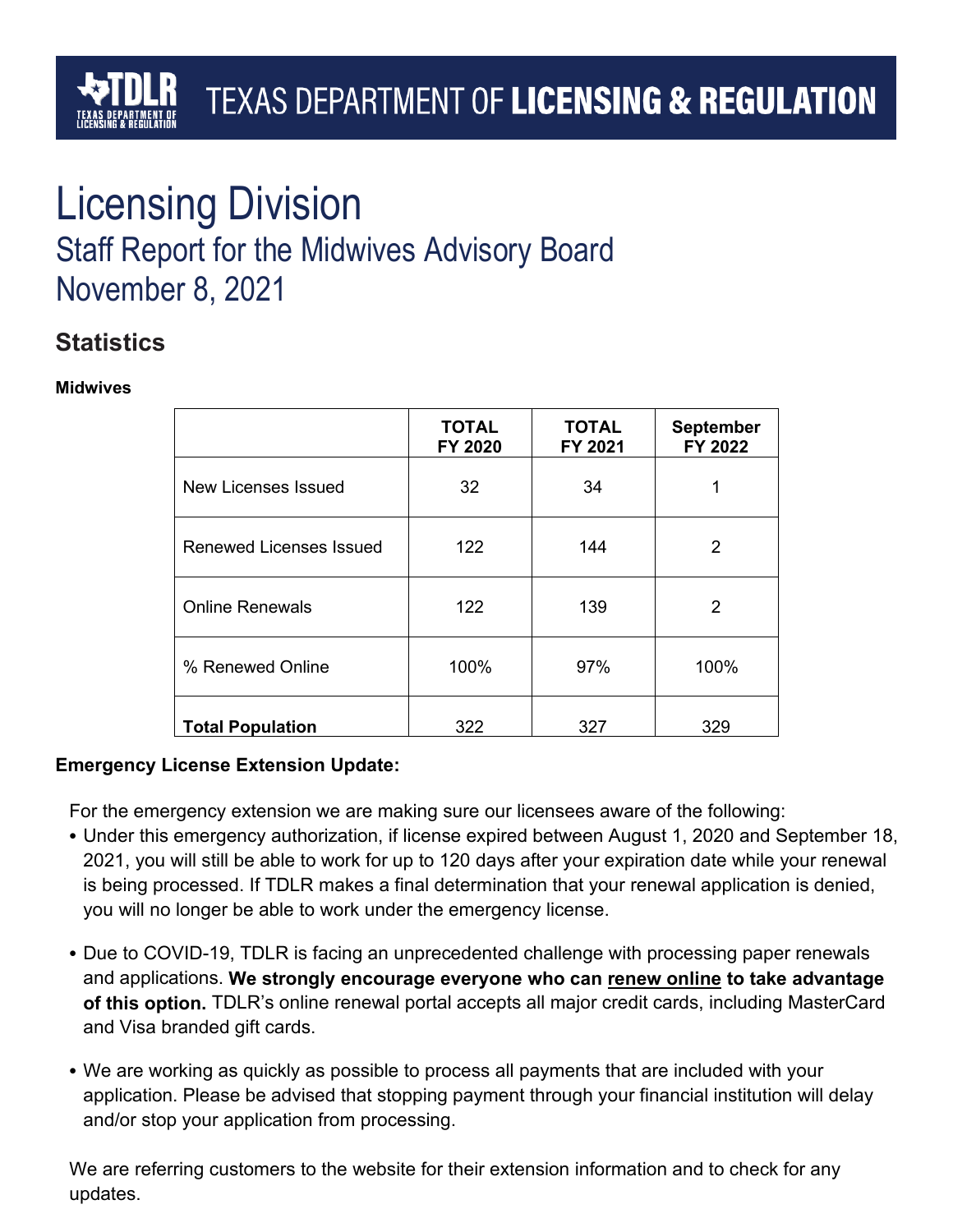# TEXAS DEPARTMENT OF LICENSING & REGULATION

# Customer Service Division Staff Report for the Midwives Advisory Board November 8, 2021

### **Personnel Updates**

The new Director of Customer Service is Tuan Nguyen. Tuan has been with TDLR for almost seven years, previously Tuan was one of the Managers in the Customer Service Division. Tuan has a very strong analytical background, and we are very excited to see where he will take the Division in the future.

On October 1, 2021, Customer Service welcomed 7 new Customer Representatives, and 1 Quality Analyst.

#### **MIDWIVES CUSTOMER SERVICE CONTACTS FISCAL YEAR 2022** Dec Feb Mar Jul Sept Oct Nov Jan Apr May Jun Aug Total 37 0 0 0 0 0 0 0 0 0 0 0 3 **Emails** Calls 34

### **Statistics**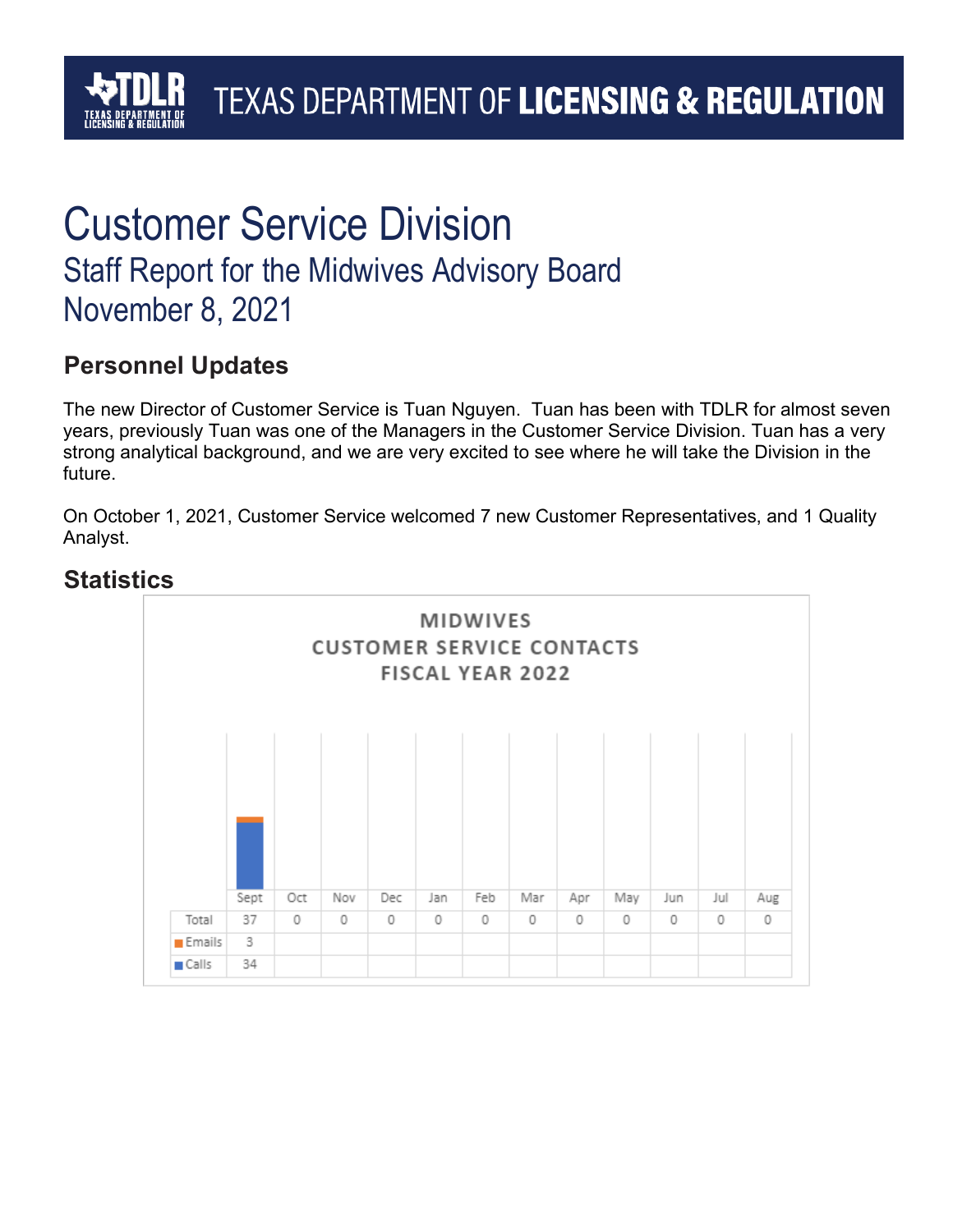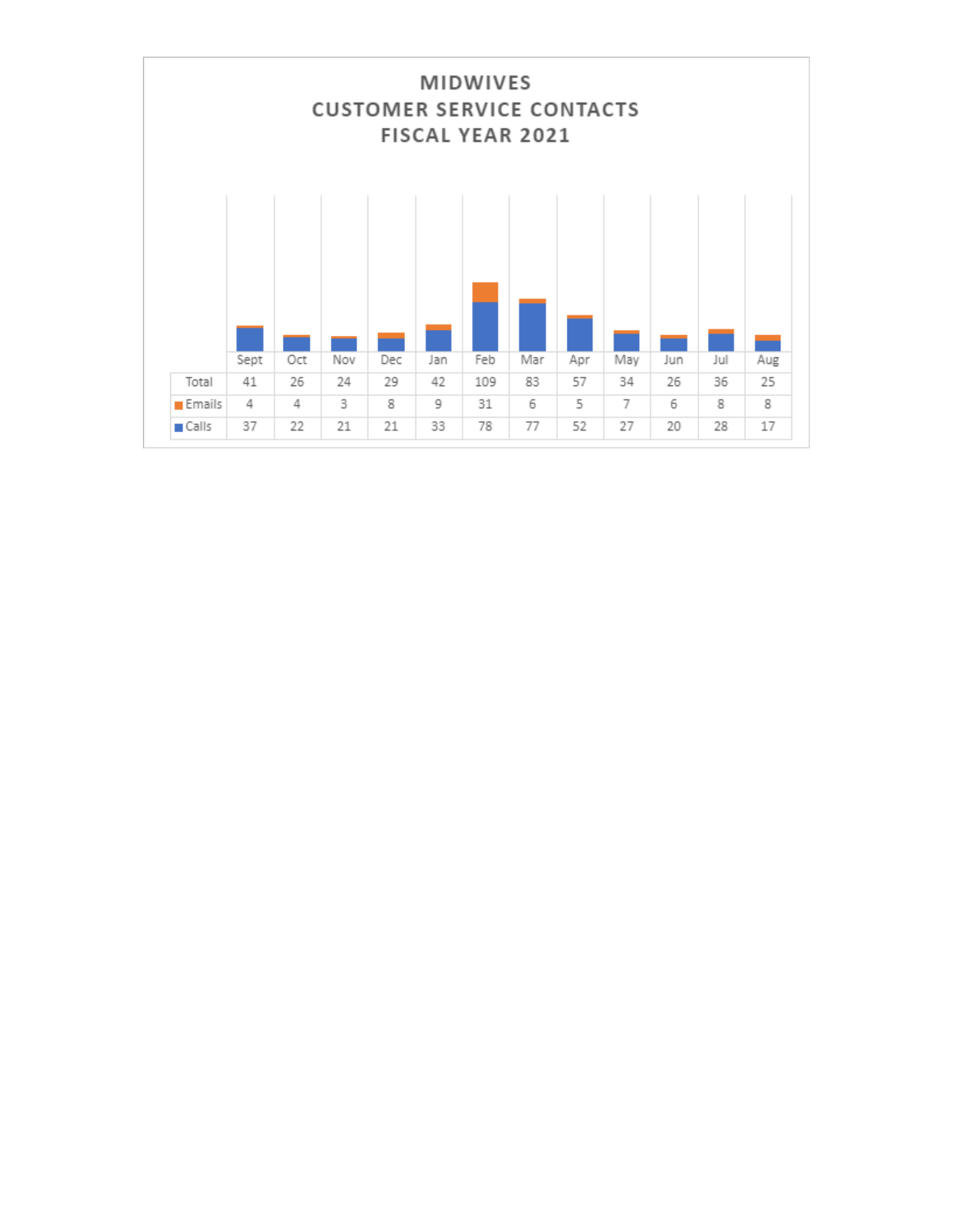# Enforcement Division

# Staff Report for the Midwives Advisory Board November 8, 2021

## Personnel Updates:

- On September 15, 2021, Kimberly (Kim) Ferreiro Mitchell was promoted to Management Analyst III. Kim has worked for TDLR for 13 ½ years, previously serving as a Legal Assistant III and Legal Assistant II.
- On September 15, 2021, Estella Ramos was promoted to Senior Legal Assistant in our Intake Section. Estella has worked for TDLR for over 6 years, previously serving as an Intake Administrative Assistant and Legal Assistant II.

### **Statistics**

Shown below are the Enforcement Performance Measures and key statistics for the Midwives (MID) program and for all TDLR programs combined through September of **Fiscal Year 2022:** 

| <b>Key Statistic</b>                        | <b>MID</b> | <b>TDLR</b> |
|---------------------------------------------|------------|-------------|
| Cases opened                                | 0          | 948         |
| Cases closed                                | 2          | 1.110       |
| Average time to close (days)                | 268.50     | 241.65      |
| % of cases resolved within 6 months         | 50.00%     | 54.86%      |
| % of cases resulting in disciplinary action | 50.00%     | 16.22%      |
| Cases pending at end of September 2021      | 16         | 6,472       |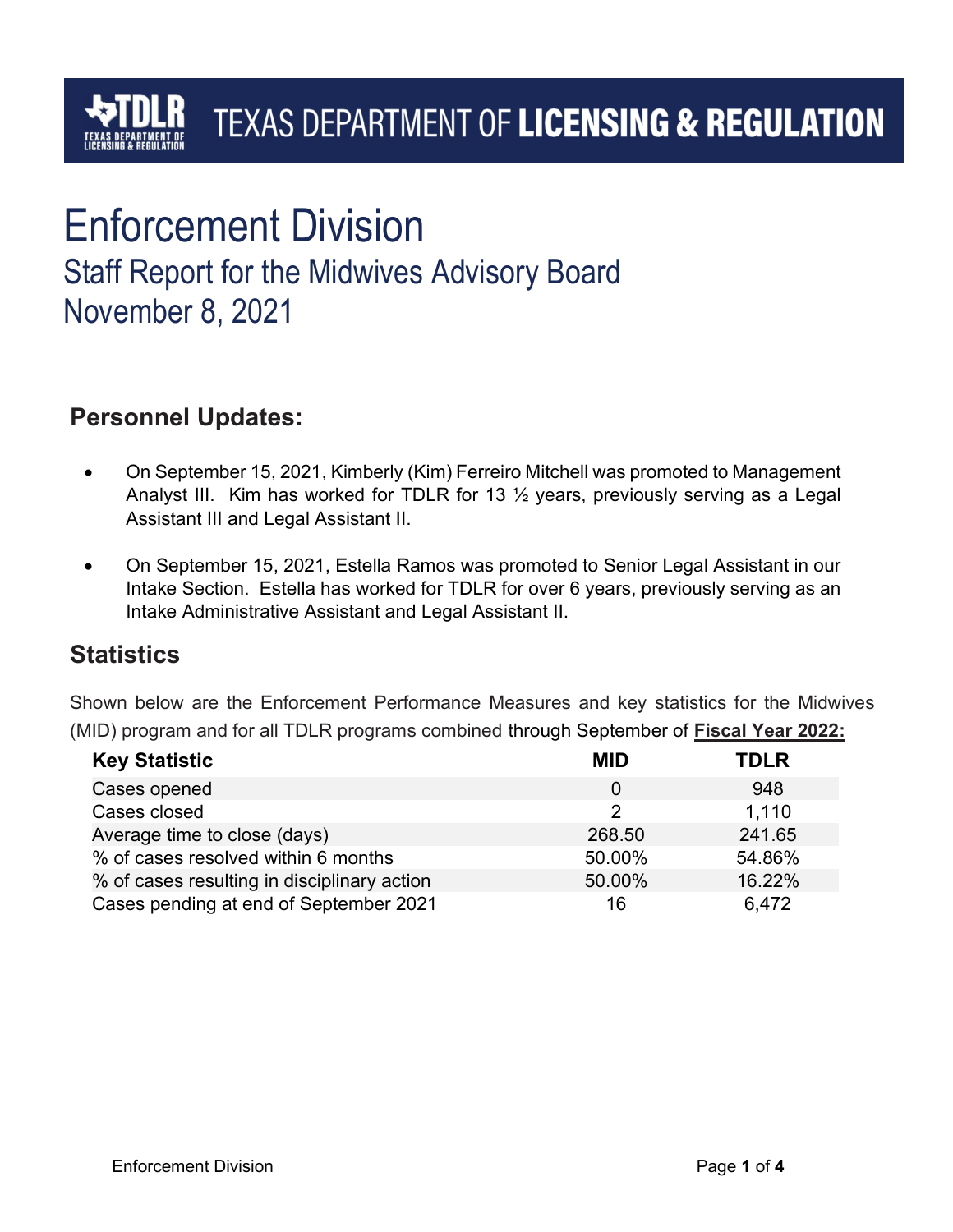#### Source of cases opened through September of Fiscal Year 2022



| <b>Case Outcomes</b>                       | <b>MID</b>     | <b>TDLR</b>  |
|--------------------------------------------|----------------|--------------|
| <b>Commission Orders</b>                   | 0              | $\mathbf 0$  |
| <b>Default Orders</b>                      | $\overline{0}$ | 67           |
| <b>Agreed Orders</b>                       |                | 121          |
| <b>Penalties Assessed</b>                  | \$0.00         | \$605,625.00 |
| <b>Penalties Collected</b>                 | \$0.00         | \$400,975.00 |
| Licenses Revoked (Disciplinary)            |                | 12           |
| Licenses Suspended                         | $\overline{0}$ | 2            |
| Licenses Denied/Revoked (Criminal History) | 0              | 20           |
| <b>Cease &amp; Desist Orders</b>           | $\overline{0}$ | 3            |
| <b>Informally Resolved</b>                 |                | 913          |

#### MID Alleged Violations at Opening through September of Fiscal Year 2022

| <b>Alleged Violation:</b> | Count |
|---------------------------|-------|
|                           |       |
| N/A                       |       |

#### MID Violations Resulting in Disciplinary Action through September of Fiscal Year 2022

| <b>Violation:</b>               |  |  | Count |
|---------------------------------|--|--|-------|
| No, incomplete or wrong records |  |  |       |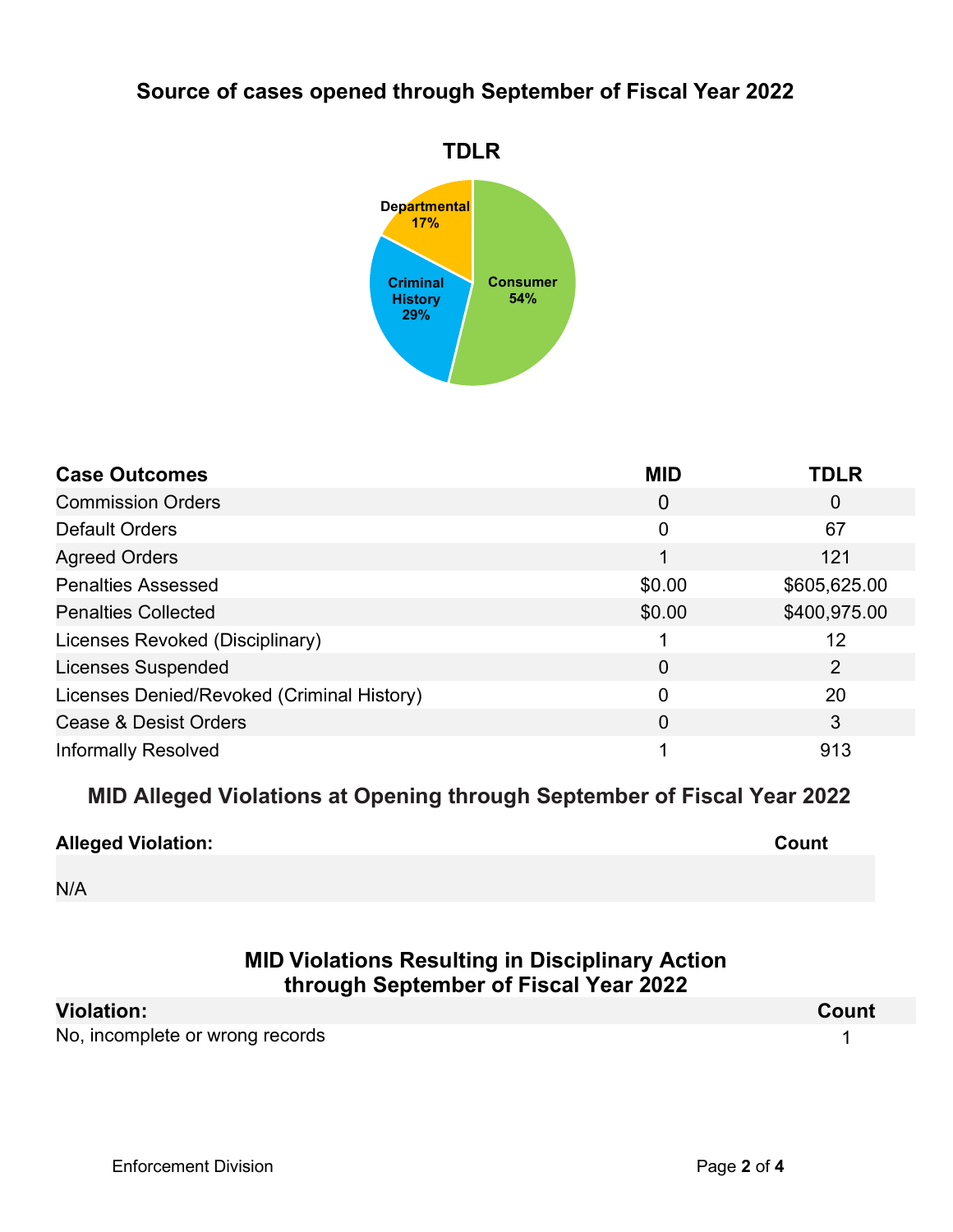### Statistics Fiscal Year 2021:

Shown below are the Enforcement Performance Measures and key statistics for the Midwives (MID) program and for all TDLR programs combined for **Fiscal Year 2021:** 

| <b>Key Statistic</b>                         | <b>MID</b> | <b>TDLR</b> |
|----------------------------------------------|------------|-------------|
| Cases opened                                 | 22         | 10,121      |
| Cases closed                                 | 17         | 9,335       |
| Average time to close (days)                 | 236.24     | 209.86      |
| % of cases resolved within 6 months          | 23.53%     | 60.00%      |
| % of cases resulting in disciplinary action  | 17.65%     | 13.41%      |
| Cases pending at the end of Fiscal Year 2021 | 18         | 6,627       |

#### Consumer<br>82% в 192% в последните применени в 192% в 1930 году в 1930 году в 1930 году в 1930 году в 1930 году в 1930 году в **Criminal** History<br>14% 14% (a) and a set of the set of the set of the set of the set of the set of the set of the set of the set of t Departmental 4% Departmental MID **TDL Consumer** 62% and the contract of the contract of the contract of the contract of the contract of the contract of the contract of the contract of the contract of the contract of the contract of the contract of the contract of the co **Criminal** History<br>26% 26% — применение производительно применение применения и производительно применение применение применение при <mark>12%</mark> от селото на селото на селото на селото на селото на селото на селото на селото на селото на селото на сел TDLR

#### Source of cases opened for Fiscal Year 2021

| <b>Case Outcomes</b>                       | <b>MID</b>     | <b>TDLR</b>    |
|--------------------------------------------|----------------|----------------|
| <b>Commission Orders</b>                   |                | 44             |
| <b>Default Orders</b>                      |                | 455            |
| <b>Agreed Orders</b>                       |                | 711            |
| <b>Penalties Assessed</b>                  | \$16,500.00    | \$2,570,716.00 |
| <b>Penalties Collected</b>                 | \$3,000.00     | \$1,140,068.95 |
| Licenses Revoked (Disciplinary)            |                | 103            |
| <b>Licenses Suspended</b>                  | 0              | 8              |
| Licenses Denied/Revoked (Criminal History) | 0              | 240            |
| <b>Cease &amp; Desist Orders</b>           | $\overline{0}$ | 19             |
| <b>Informally Resolved</b>                 | 14             | 7,976          |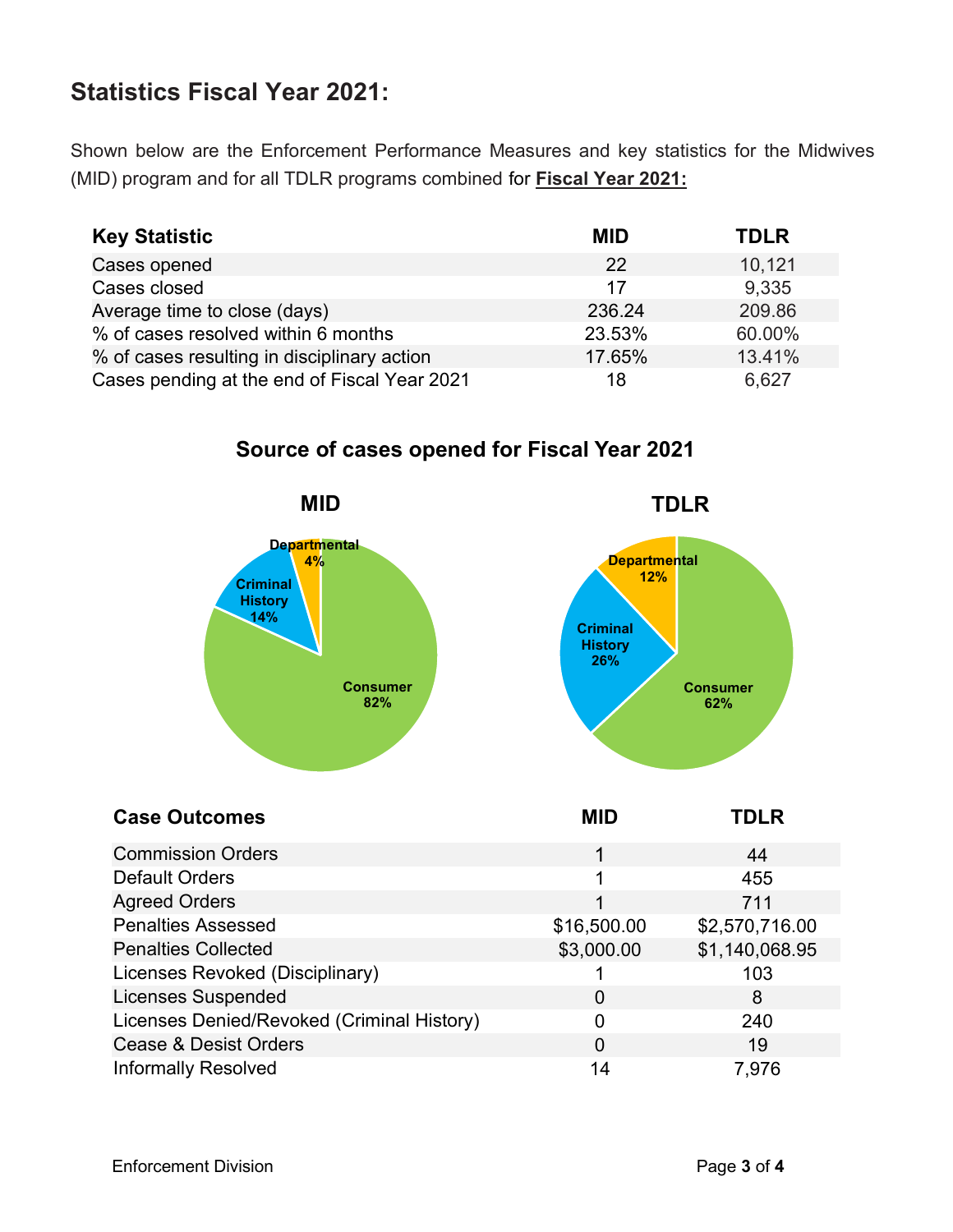#### MID Alleged Violations at Opening for Fiscal Year 2021

| <b>Alleged Violation:</b>                         | Count |
|---------------------------------------------------|-------|
| No, incomplete or wrong protocols                 | 9     |
| Lack of personal or professional character        | 4     |
| Failed to follow instrument or emergency protocol | 3     |
| Failed to provide information to client           | 3     |
| <b>Criminal History</b>                           | 2     |
| Unlicensed                                        |       |
| No, incomplete or wrong records                   |       |
| Failed to comply with an order                    |       |
| Failed to maintain prescription standing order    |       |

#### MID Violations Resulting in Disciplinary Action for Fiscal Year 2021

| <b>Violation</b>                  | Count |
|-----------------------------------|-------|
| Transfer violation                |       |
| No, incomplete or wrong protocols |       |
| <b>Expired license</b>            |       |

### Case Highlights

Case Number MID20200008416 - Maternidad de la Luz

On September 3, 2021, the Executive Director signed an Agreed Order revoking the Respondent's license as a school of midwifery. On or about September 19, 2019, the Midwifery Education Accreditation Council issued an order withdrawing Respondent's accreditation as a provider of midwifery education. The effective date of the order was January 6, 2020. As of January 6, 2020, Respondent no longer met the requirements set by the Department for course approval to be a provider of midwifery education. There was no monetary penalty imposed.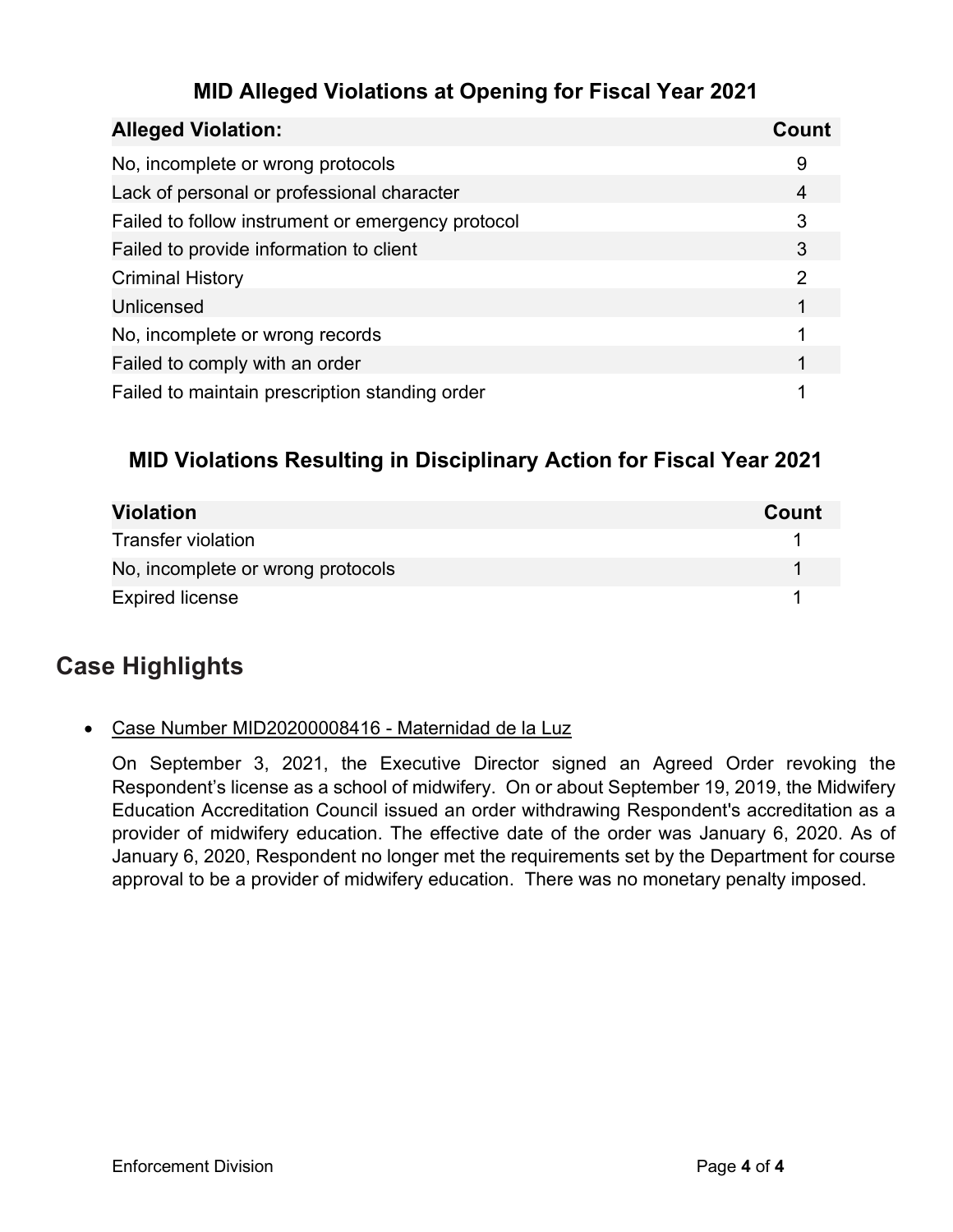

# Education and Examination Division Staff Report for the Midwives Advisory Board November 8, 2021

### **Statistics**

Because Midwives take a Written National Examination, we will not have those statistics, we will have the number of Jurisprudence Examinations taken by month.

#### **Jurisprudence Examinations**

(As of September 30, 2021)

| <b>FY 2022</b>   | <b>SEP</b> | ост | <b>NOV</b> | <b>DEC</b> | <b>JAN</b> | <b>FEB</b> | റാ | <b>MAR</b> | <b>APR</b> | <b>MAY</b> | a v  | JUN | <b>JUL</b> | AHC. |  |
|------------------|------------|-----|------------|------------|------------|------------|----|------------|------------|------------|------|-----|------------|------|--|
| <b>Completed</b> |            |     |            | -          | -          |            |    |            | $\sim$     |            |      |     |            |      |  |
|                  |            |     |            |            |            |            |    |            |            |            |      |     |            |      |  |
| <b>FY 2021</b>   | <b>SEP</b> | ост | <b>NOV</b> | <b>DEC</b> | <b>JAN</b> | <b>FEB</b> | Q2 | <b>MAR</b> | <b>APR</b> | <b>MAY</b> | at v | JUN | <b>JUL</b> | AHC. |  |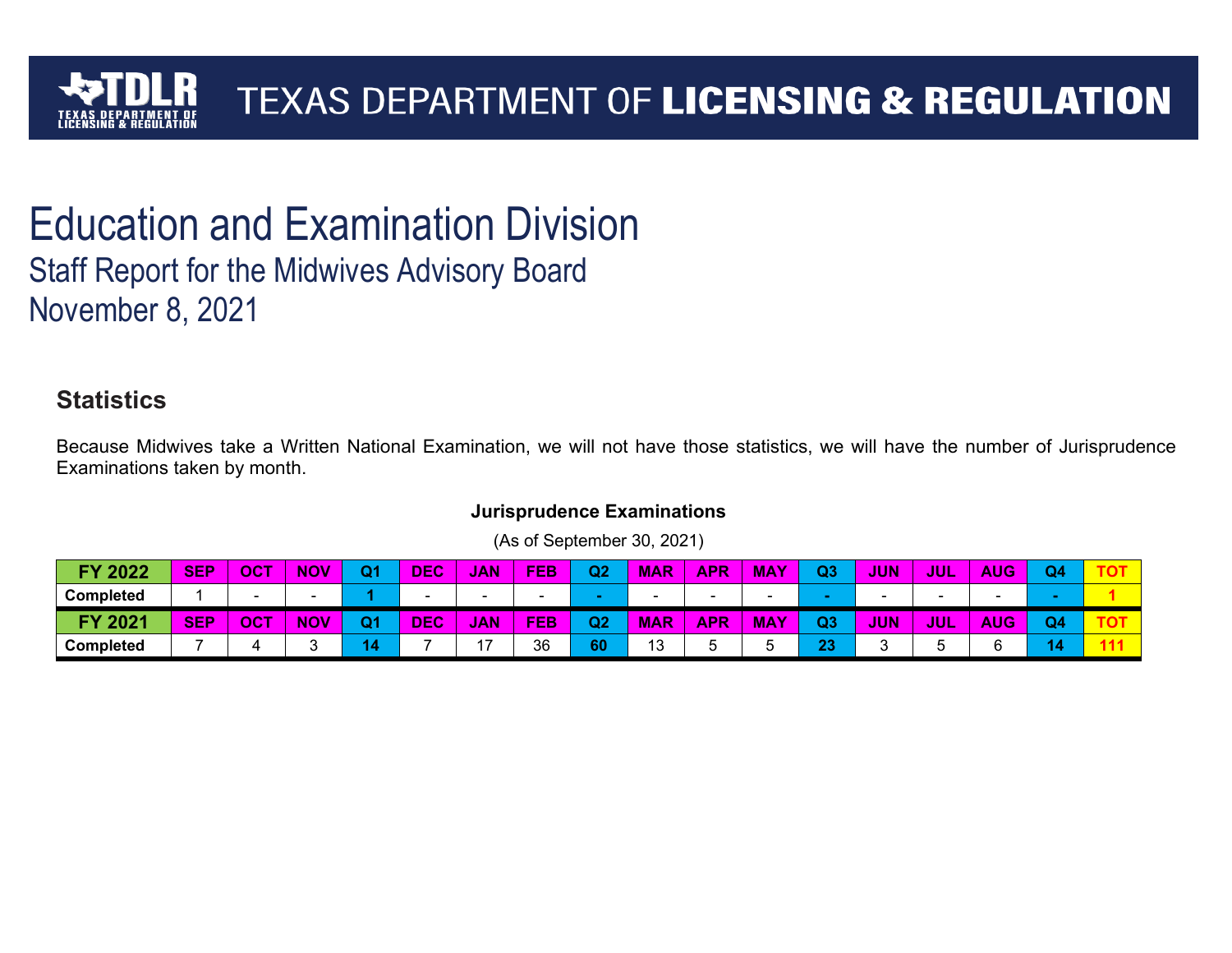#### (As of September 30, 2021) **FY 2022 SEP OCT NOV Q1 DEC JAN FEB Q2 MAR APR MAY Q3**  $\leq$ **JUL AUG Q4 TOT New Curriculum Approved** 0 - - **0** - - - **-** - - - **-** - - - **- 0 Total Curriculum Count** 2 - - **2** - - - **-** - - - **-** - - - **- 2 FY 2021 SEP OCT NOV Q1 DEC JAN FEB Q2 MAR APR MAY Q3**  $\leq$ **JUL AUG Q4 TOT New Curriculum Approved** 0 0 0 **0** 0 0 0 **0** 0 0 0 **0** 0 0 0 **0 0 Total Curriculum Count** 3 3 3 **3** 3 3 3 **3** 3 3 3 **3** 3 3 3 **3 3**

#### **Midwife School Curriculum**

## **Division Updates**

- TDLR will be hosting the next [Midwives Educational Summit](https://gcc02.safelinks.protection.outlook.com/?url=https%3A%2F%2Flnks.gd%2Fl%2FeyJhbGciOiJIUzI1NiJ9.eyJidWxsZXRpbl9saW5rX2lkIjoxMDAsInVyaSI6ImJwMjpjbGljayIsImJ1bGxldGluX2lkIjoiMjAyMTA5MzAuNDY2ODkwNjEiLCJ1cmwiOiJodHRwczovL3d3dy50ZGxyLnRleGFzLmdvdi9taWR3aXZlcy9td3ZzdW1taXQuaHRtIn0.4LLQ2va_hxtBPnFW9MxZk5ZS4GFTY44SdYLOlYNPN4U%2Fs%2F228022355%2Fbr%2F113148837993-l&data=04%7C01%7CMarco.Rodriguez%40tdlr.texas.gov%7C1f1cc48117e944fa0d9d08d9923a4aad%7Ceb8d3d3ba14f4a6aad4b27283ad00df6%7C0%7C0%7C637701601321874752%7CUnknown%7CTWFpbGZsb3d8eyJWIjoiMC4wLjAwMDAiLCJQIjoiV2luMzIiLCJBTiI6Ik1haWwiLCJXVCI6Mn0%3D%7C1000&sdata=ezqmMZXi%2F3NFPX3GSWPq5R0HnJQA3dqq8352HtDBMis%3D&reserved=0) virtually on Friday, December 10, 2021. The summit is tentatively scheduled from 9:00 am to 4:45 pm. TDLR will award 5 hours of continuing education credit to all licensees who register for the summit and who attend the entire day of sessions. No partial credit will be given. Online attendance will be verified. Attendees must register to receive the conference link.
- The Education and Examination has begun the transition to discontinue the [education@tdlr.texas.gov](mailto:education@tdlr.texas.gov) email box to a more secure webform. When sending email inquiries, please use the [Education Webform](https://ga.tdlr.texas.gov:1443/form/education) [https://ga.tdlr.texas.gov:1443/form/education].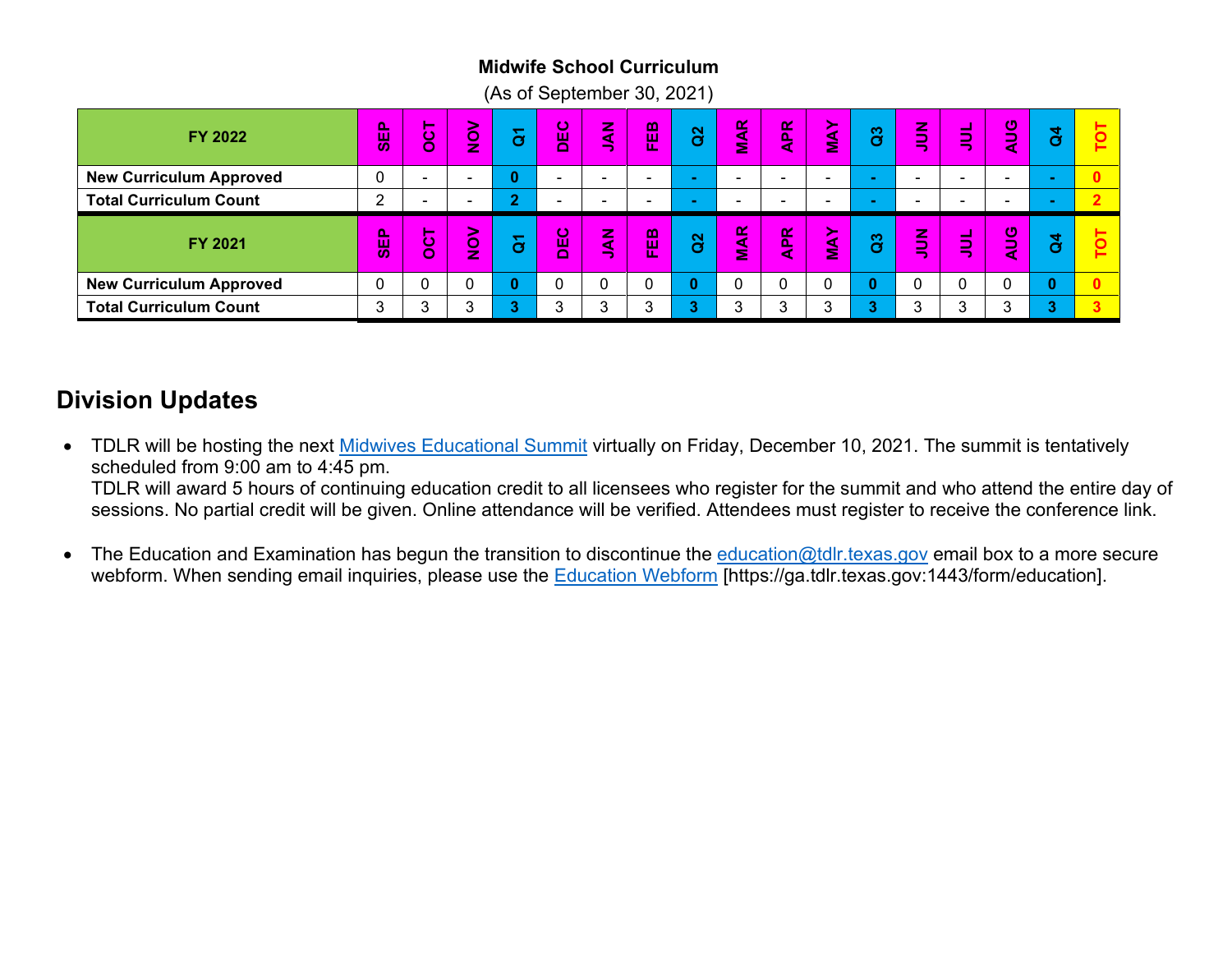# TEXAS DEPARTMENT OF LICENSING & REGULATION

# Regulatory Program Management Division Staff Report for the Midwives Advisory Board November 8, 2021

### **Current Projects**

Staff assisted with reviewing and drafting responses to public comments received on the current proposed rules.

Staff have been working with our Versa developers to determine the ability to send license notifications upon approval of licenses.

### **Outreach**

Katie and Mary attended the Association of Texas Midwives Conference in San Antonio on November 4-6.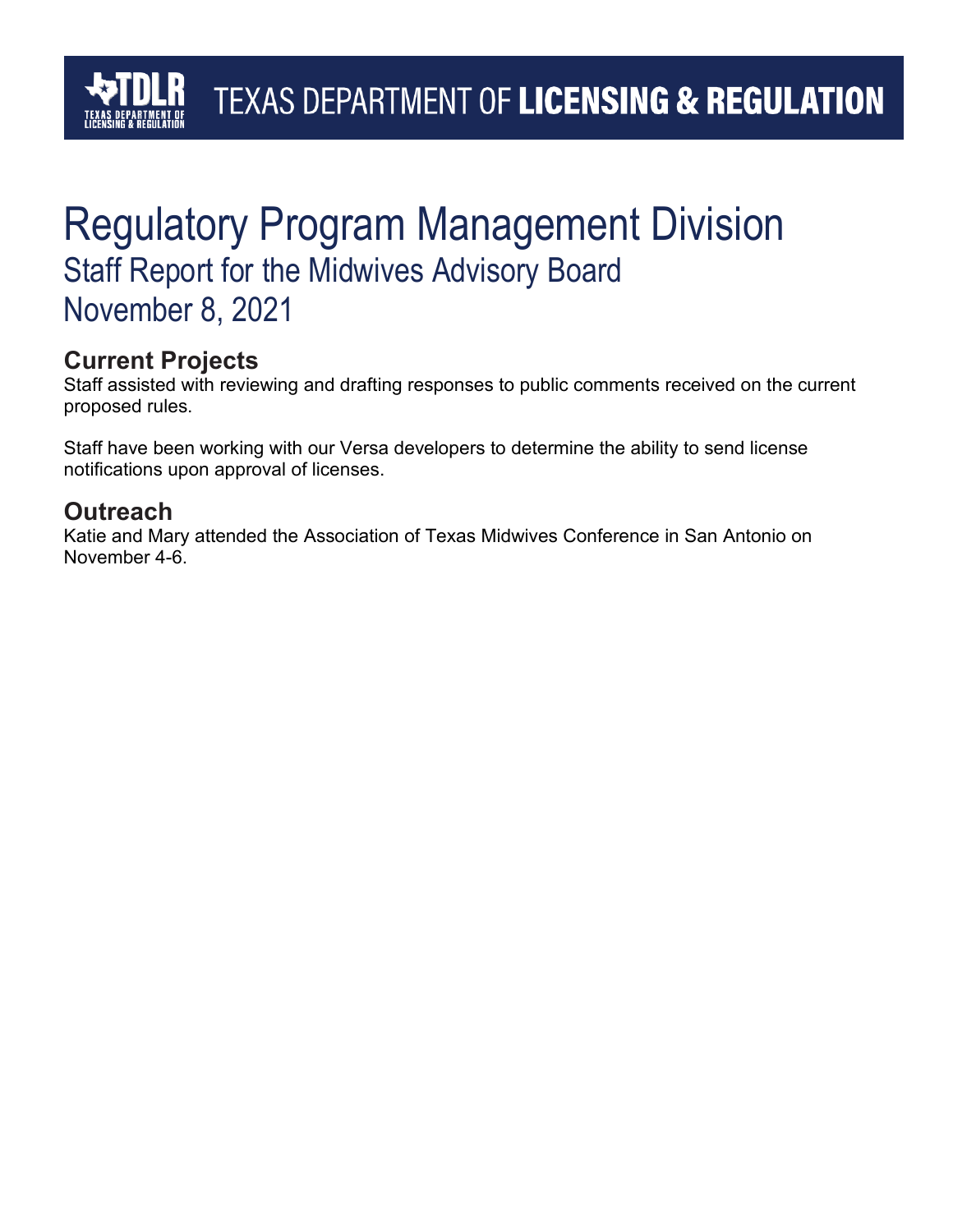TEXAS DEPARTMENT OF LICENSING & REGULATION

# FIELD INSPECTIONS DIVISION Staff Report for the Midwives Advisory Board November 08, 2021

### **Personnel Updates**

Liaison James Turner resigned effective August 18, 2021. James began his career with TDLR as a Field Inspector in the North region and was promoted to Liaison in September 2019. James will be greatly missed — we wish him all the best in his new endeavors.

Central Region Inspector Dalinda Jew has accepted a promotion and began working as a Liaison effective September 1, 2021. Congratulations, Dalinda!

| <b>Midwifery Schools</b>               |                  |                |  |  |  |
|----------------------------------------|------------------|----------------|--|--|--|
| FY:                                    | 2021             | 2022           |  |  |  |
| Sept                                   | $\mathbf 0$      | 0              |  |  |  |
| Oct                                    | $\overline{0}$   | $\mathbf 0$    |  |  |  |
| Nov                                    | 0                | 0              |  |  |  |
| Q <sub>1</sub>                         | $\bf{0}$         | 0              |  |  |  |
| Dec                                    | $\overline{0}$   | $\overline{0}$ |  |  |  |
| Jan                                    | $\overline{0}$   | 0              |  |  |  |
| Feb                                    | $\mathbf 0$      | 0              |  |  |  |
| Q2                                     | $\bf{0}$         | $\bf{0}$       |  |  |  |
| Mar                                    | $\overline{0}$   | 0              |  |  |  |
| Apr                                    | $\mathbf 0$      | $\mathbf 0$    |  |  |  |
| May                                    | $\mathbf 0$      | 0              |  |  |  |
| Q <sub>3</sub>                         | $\boldsymbol{0}$ | 0              |  |  |  |
| Jun                                    | $\overline{0}$   | 0              |  |  |  |
| Jul                                    | 0                | 0              |  |  |  |
| Aug                                    | $\mathbf 0$      | 0              |  |  |  |
| Q4                                     | $\boldsymbol{0}$ | 0              |  |  |  |
| <b>Year To</b><br><b>Date/Year End</b> | 0                | 0              |  |  |  |

### **Statistics**